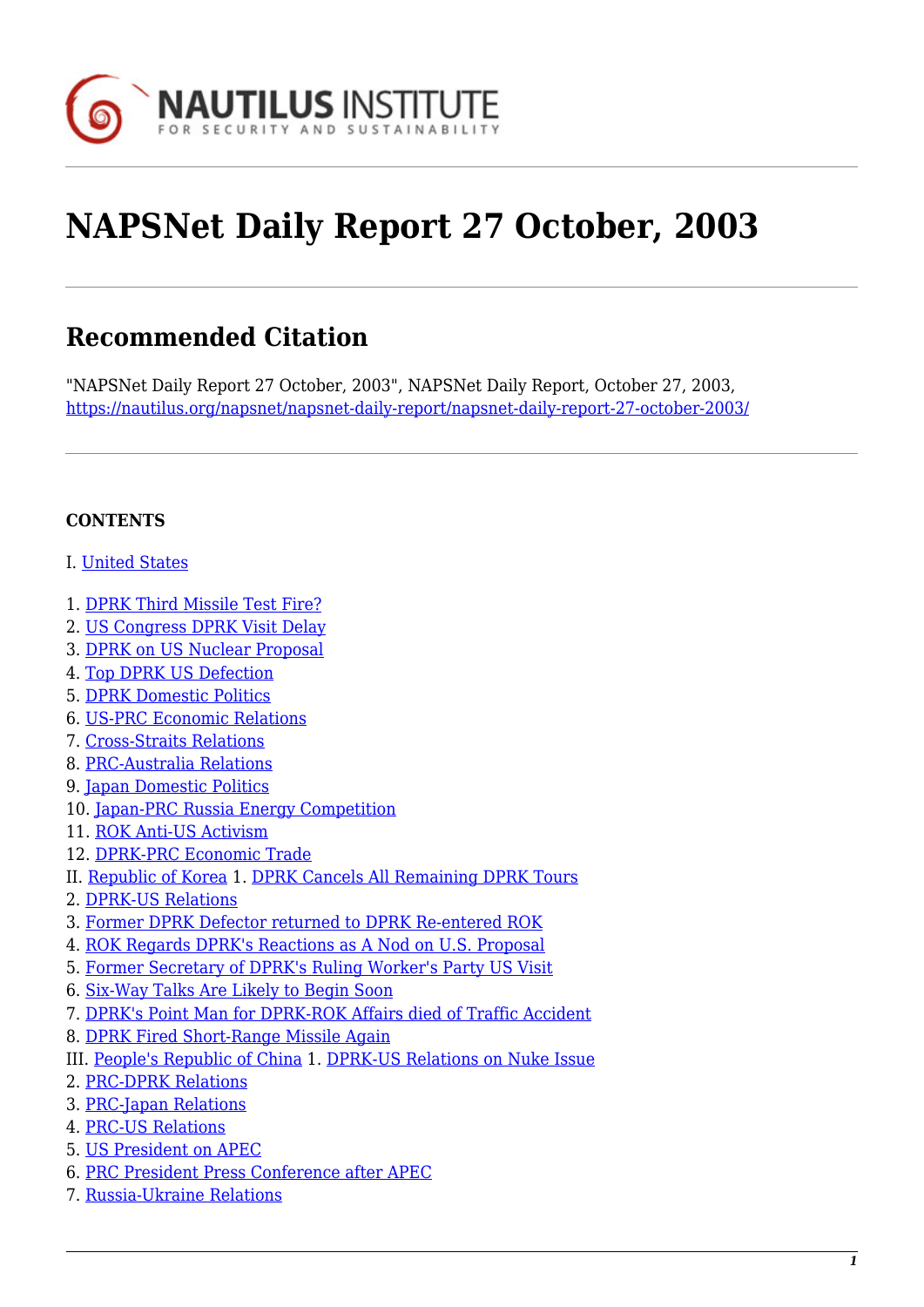## **I. United States**

#### <span id="page-1-0"></span>**1. DPRK Third Missile Test Fire?**

Reuters ("N. KOREA MAY HAVE TEST-FIRED THIRD MISSILE," Tokyo, 10/25/03) reported that the DPRK may have test-fired a short-range missile into the Sea of Japan on Saturday for the third time in a week, Japan's Kyodo news agency reported. It quoted Japanese Defense Agency sources, citing unconfirmed information, as saying the surface-to-ship missile was believed to be an improved Silkworm with a range of roughly 100 km (60 miles). The sources said the apparent missile firing, which took place on Saturday afternoon, did not pose any threat to Japan's security, Kyodo reported. Japanese government officials could not be reached for comment. Japan said on Tuesday it had information that the DPRK had launched a short-range missile, the second such test in two days. The DPRK on Monday fired a similar missile into the sea between the Korean peninsula and Japan in what Seoul said appeared to be part of military exercises by the isolated DPRK. The DPRK said on Saturday it was prepared to consider a US offer of security guarantees in return for Pyongyang dropping its nuclear weapons program.

#### <span id="page-1-1"></span>**2. US Congress DPRK Visit Delay**

Reuters ("US CONGRESS DELEGATION DELAYS TRIP TO NORTH KOREA," Washington, 10/26/03) reported that a US congressional delegation seeking to ease nuclear tensions with the DPRK has delayed a trip to the DPRK because of White House opposition, the lawmaker heading the delegation said on Sunday. Rep. Curt Weldon, a Pennsylvania Republican set to head the bipartisan delegation, gave no indication when the trip would be rescheduled, but said talks were continuing. The delegation had been set to leave on Sunday but Weldon, vice chairman of the US House of Representatives Armed Services Committee, said in a statement it was delayed after the White House withdrew its support "at the 11th hour." The White House, which has been trying to get North Korea to abandon its nuclear weapons program, said it was important to keep the focus on progress being made through six-way talks involving China, Japan, Russia, the two Koreas and the US. "Given our desire to keep the focus on the six-party process we believe that a congressional delegation visit to North Korea at this time would not be appropriate," a White House official told Reuters. Late on Sunday, the official Korean Central News Agency reported that Weldon's delegation had been scheduled to visit the Yongbyon nuclear complex where Pyongyang has said it has reprocessed fuel rods as part of its atomic arms program. A spokesman for Weldon confirmed the North Koreans had indicated the delegation would have an opportunity to visit the Yongbyon facility. The news agency earlier reported that Weldon had informed the DPRK on Friday that his visit would be delayed. But Weldon expressed confidence it would be rescheduled.

#### <span id="page-1-2"></span>**3. DPRK on US Nuclear Proposal**

Reuters (Andrew Ward, "NORTH KOREA TO CONSIDER US NUCLEAR PROPOSAL," 10/26/03) reported that the DPRK said at the weekend that it would consider the US offer of a written security assurance in return for dismantling its nuclear program, raising hopes of a diplomatic breakthrough in the year-old stand-off. The statement was in response to President George W. Bush's proposal last week of a multilateral security agreement involving a written promise from the US and other countries not to attack the DPRK. "We are ready to consider Bush's remarks on the written assurances of non-aggression," said a DPRK foreign ministry spokesman through the state news agency. "What we want is for both sides to drop guns and establish a normal state relationship to coexist peacefully." The comments marked a reversal of Pyongyang's initial rejection of the US peace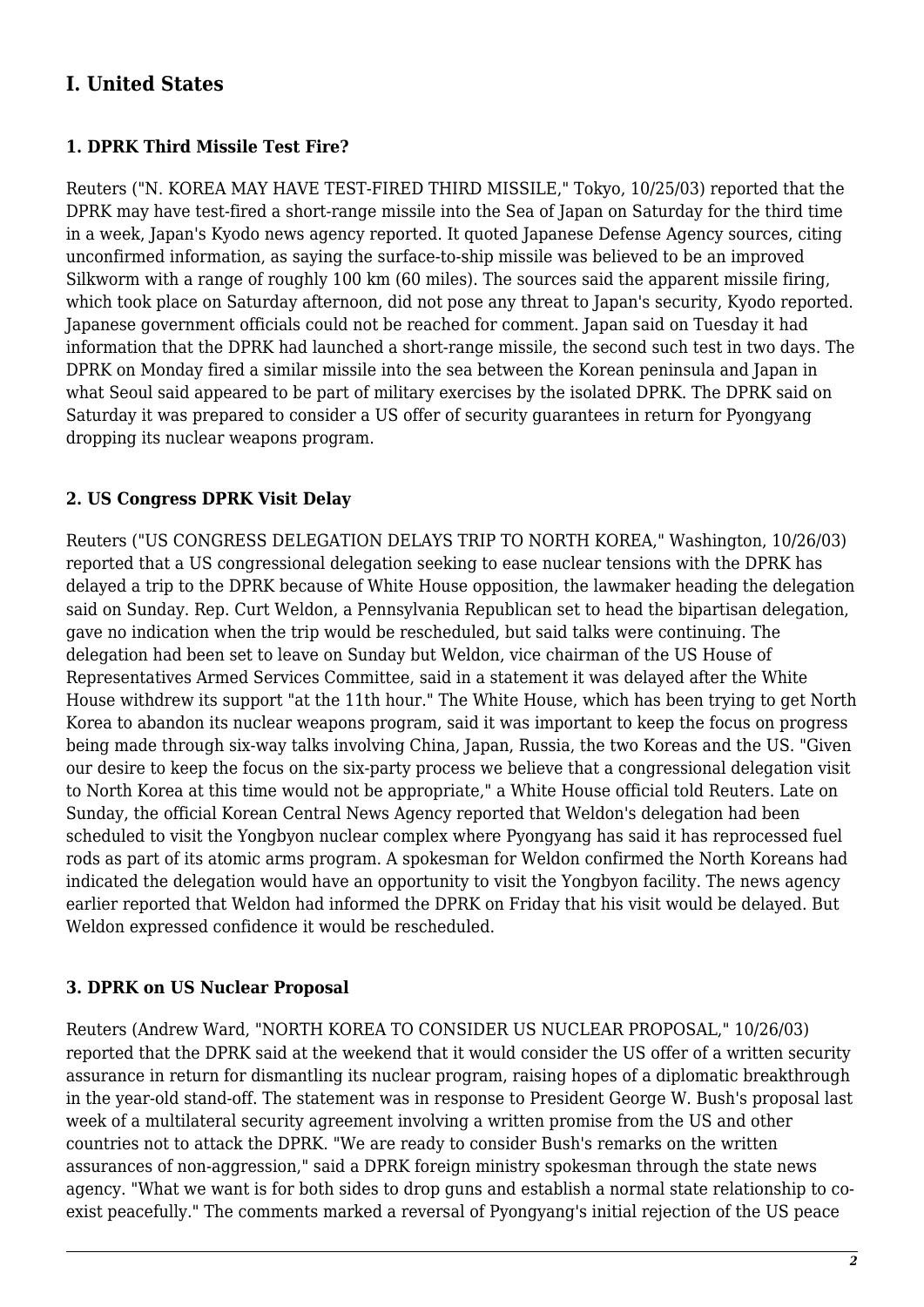initiative as "laughable and not worth considering." Analysts said the latest statement carried more weight because it came directly from the foreign ministry, whereas earlier remarks were a commentary by state media.

#### <span id="page-2-0"></span>**4. Top DPRK US Defection**

Agence France-Presse ("TOP DPRK DEFECTOR LEAVES FOR US: REPORT," 10/27/03) reported that Hwang Jang-Yop, the highest-ranking DPRK official to defect to the ROK so far, embarked on a 10 day US trip, a news report said. Hwang, a former secretary of the North's ruling Workers Party, left for New York on a Korean Air flight at 11:00 am, Yonhap news agency said. Police, who are in charge of Hwang's safety, refused to confirm the departure and other details of his trip, which had previously been delayed for security reasons many times. But Yonhap said Hwang was scheduled to make speeches and meet US officials during the visit organized by the Defense Forum Foundation, a Washington-based thinktank. Hwang is to meet Undersecretary of State for Arms Control and International Security John Bolton and Assistant Secretary of State for East Asian and Pacific Affairs James Kelly, Yonhap said. It is Hwang's first overseas trip since his defection to South Korea in 1997, the agency said. Hwang, touted as the architect of the DPRK's ruling ideology of Juche (selfreliance), has been a harsh critic of Kim Jong-Il and his regime since his defection. Plans for Hwang's US trip had previously sparked concern in Seoul that it could negatively affect inter-Korean exchanges. In an interview with Yonhap last week, Hwang said he wanted to see DPRK leader Kim Jong-Il ousted from leadership. Hwang said: "Saving starving North Koreans under Kim's leadership means everything to me. I never thought of anything except saving poverty-ridden and abused North Koreans from Kim's dictatorship." Hwang also dismissed as "groundless" speculation that he might defect to the US to campaign against Kim Jong-Il. "I have never thought about it," Hwang told Yonhap. "My country is South Korea and I want to be buried here."

#### <span id="page-2-1"></span>**5. DPRK Domestic Politics**

Agence France-Presse ("NORTH KOREA'S TOP OFFICIAL IN CHARGE OF INTER-KOREAN TIES DEAD," 10/27/03) reported that Kim Yong-Sun, the DPRK's top official in charge of inter-Korean relations, has died in hospital following a traffic accident, Pyongyang's official news agency announced. "Kim Yong-Sun ... died on October 26, (2003) at the age of 69," the Korean Central News Agency said. "He was under treatment at a hospital for a long time due to a traffic accident that occurred on June 16," it said. Kim Yong-Sun sustained a serious head injury in the traffic accident which occurred when he was returning from an inspection tour of a goat farm, Japan's Tokyo Shimbun said in August. He played a key role in arranging the June 2000 historic summit between the DPRK's supreme leader Kim Jong-Il and the then ROK President Kim Dae-Jung in Pyongyang. He was considered as Kim Jong-Il's right hand man for exchanges with the ROK and was seen sitting next to the strongman during the summit. Three months later, Kim Yong-Sun visited Seoul as Kim Jong-Il's special envoy. He had been a member of the Central Committee of the ruling Workers' Party of Korea, deputy to the Supreme People's Assembly or parliament and secretary of the Central Committee. Officials and analysts said Kim Yong-Sun was Kim Jong-Il's most precious asset in dealing with the South, but that his death will not have no major impact on inter-Korean ties.

#### <span id="page-2-2"></span>**6. US-PRC Economic Relations**

Agence France-Presse ("US COMMERCE SECRETARY VOWS TO ADDRESS UNFAIR MARKETS IN CHINA," 10/28/03) reported that US Commerce Secretary Don Evans accused tthe PRCoiting the US' open markets and undermining American workers as he arrived in Beijing for talks with the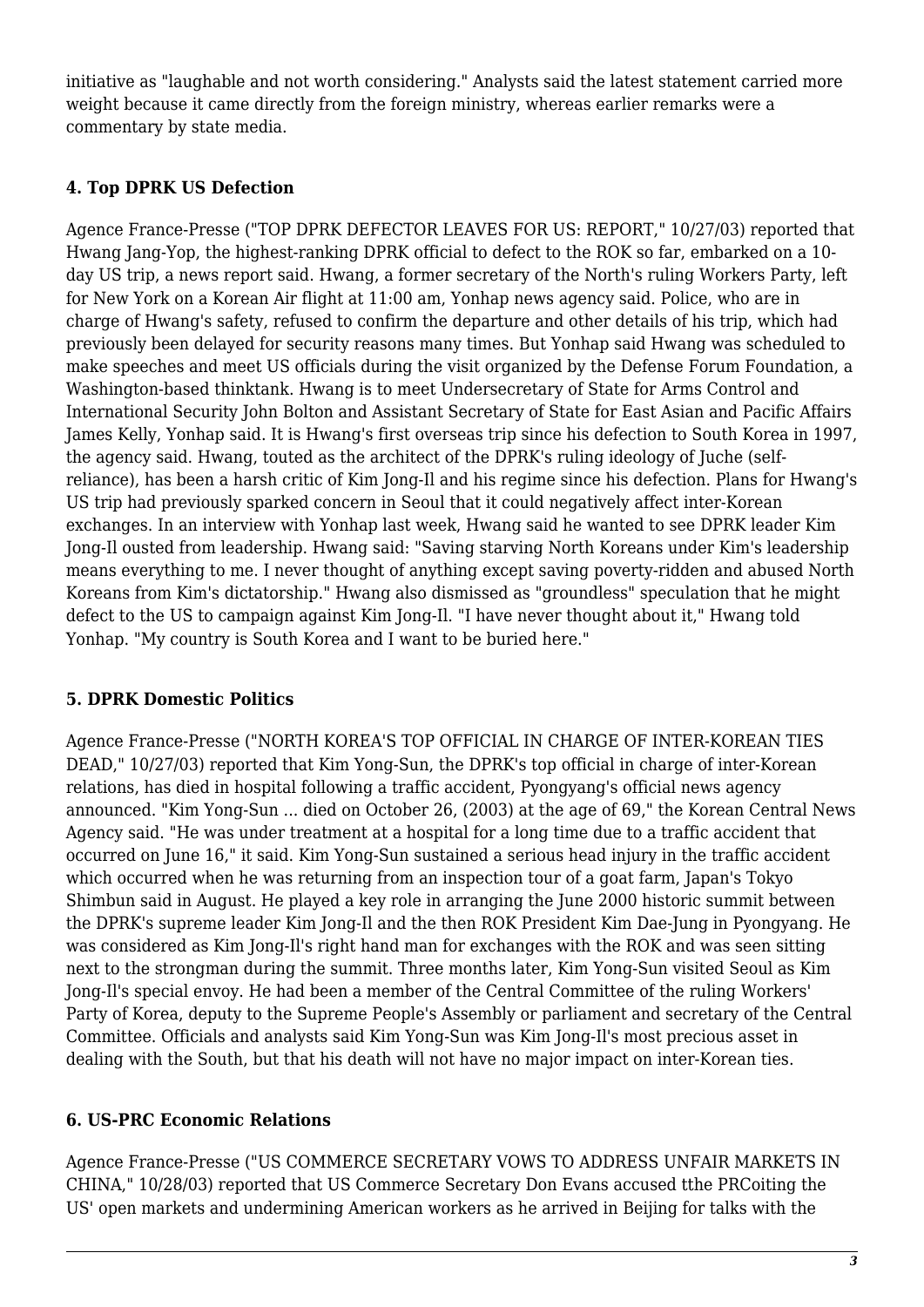country's top leaders. "China's current trade practices are exploiting our open markets and are creating an unfair advantage that is undercutting American workers," he said in a statement received Monday. "Americans are willing to compete, on even terms, with China and any other country in the world as long as it is fair. China's economic success depends on free and fair trade with the US." During his four days in the PRC, Evans will discuss concerns of US manufacturers that range from inadequate access to the PRC's markets, rampant piracy of intellectual property, forced transfer of technology from firms launching joint ventures and capital markets that are largely insulated from free market pressures. "China needs to create an economic system that is more transparent and one that allows capital to flow freely in response to market forces," said Evans. According to US statistics, the PRC enjoyed a 103 billion dollar trade surplus with the US last year, a situation US officials say is unsustainable -- especially with US presidential elections slated for next year. It was made clear from the start, however, that any ideas he might have on pressuring the PRC to revalue its currency will fall on deaf ears with central bank governor Zhou Xiaochuan reiterating his vow to maintain the stability of the yuan. The PRC will stand "firm against US pressure for a revaluation" and "perfect the exchange rate at a reasonable and balanced level," the China Daily quoted Zhou as saying Monday.

#### <span id="page-3-0"></span>**7. Cross-Straits Relations**

Agence France-Presse ("BEIJING SAYS TAIWAN RALLY A 'SEPARATIST ACTION,'" 10/27/03) reported that the PRC slammed a political rally by Taiwan's ruling Democratic Progressive Party (DPP) as a "separatist action" that would bring disaster to the island territory claimed by Beijing. "Taiwan independence activities have directly damaged the basic interests of Taiwan people and are a disaster for Taiwan," an unnamed spokesman for the State Council told the China Daily. Saturday's rally in which Taiwan President Chen Shui-bian called for a referendum on a new constitution "was a separatist action" manipulated by the DPP and other separatist organizations, the spokesman for China's Taiwan Affairs Office said. "The rally aimed to separate Taiwan from the motherland under the guise of promoting referendums and constitutional change," he said. Between 100,000 and 200,000 pro-independence supporters attended the weekend march in Kaohsiung where Chen, who belongs to the DPP and who is seeking re-election in March 2004, vowed to start discussions on a new constitution in 2006 and enact the law in 2008. "It will be stated in the new constitution that Taiwan is an independent sovereign state which is not a province or special administration district under another country," Chen told cheering, banner-waving crowds.

#### <span id="page-3-1"></span>**8. PRC-Australia Relations**

Agence France-Presse ("AUSTRALIA ADMITS IT BOWED TO PRC PRESSURE OVER HU SPEECH," 10/26/03) reported that Australia admitted it bowed to PRC pressure last week to prevent protests by members of the Green party during an unprecedented speech to parliament by PRC President Hu Jintao. Foreign Minister Alexander Downer said PRC officials were "very preoccupied" after senators Bob Brown and Kerry Nettle heckled US President George W. Bush during a similar speech the previous day. "Obviously they were very preoccupied with what Brown and Nettle did the previous day," Downer told national television. After they defied orders to leave the chamber on Thursday, both senators were suspended for 24 hours and found themselves locked out when Hu gave his speech on Friday. Downer said the consequences of interruptions during Hu's speech could have been serious. "I think if the speeches had been the other way round, if President Hu had come before a democratic leader like President Bush and there'd been protests during President Hu's speech, the implications for our relationship with China could have been very serious. Whereas there were no implications for our relationship with America out of what they've done." Tony Abbott, leader of government business in the lower House of Representatives, said it would have been a big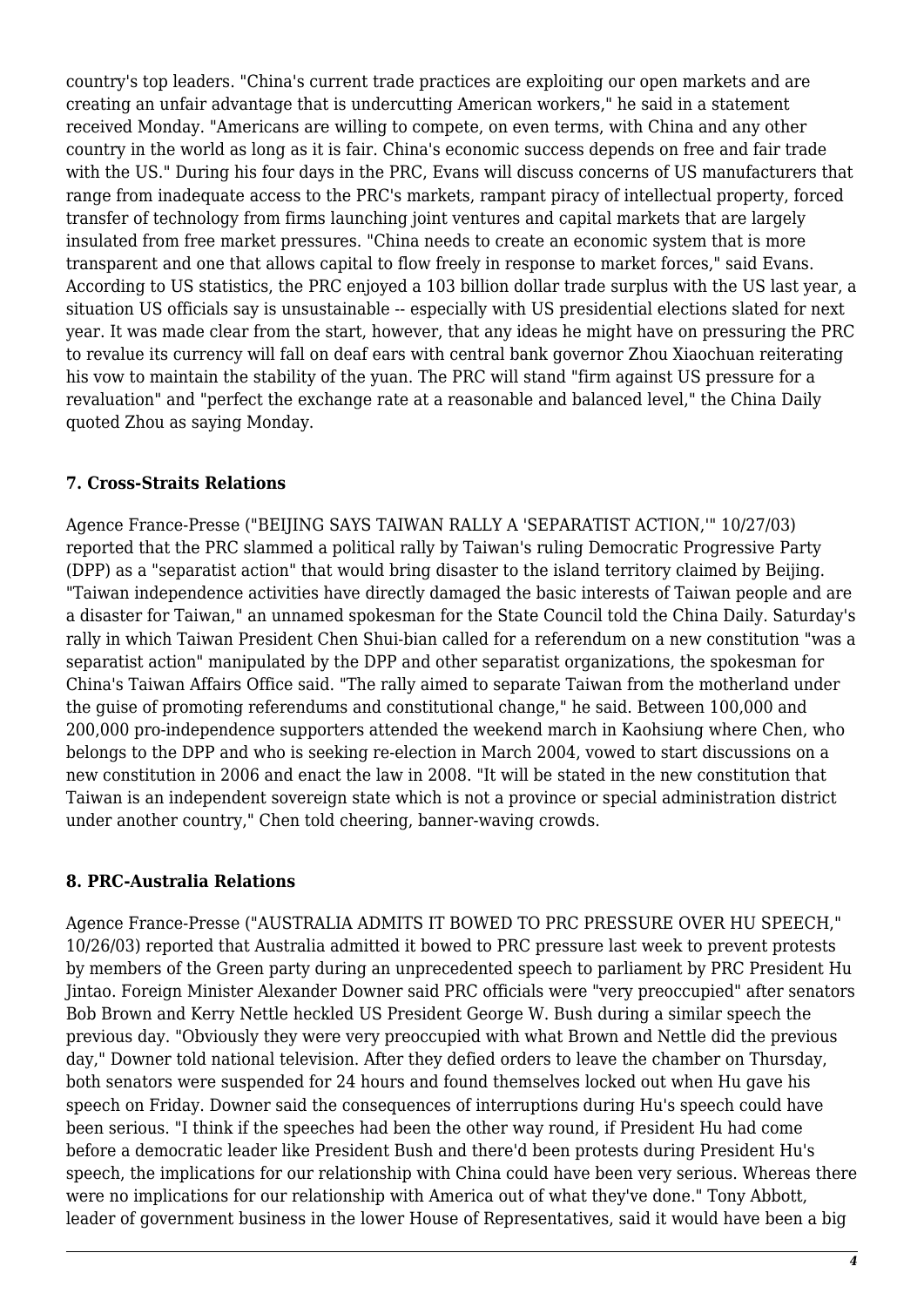mistake to have jeopardized the visit's success for a political "stunt."

Agence France-Presse ("CHINA'S HU IS NO GORBACHEV: AUSTRALIAN FM," 10/26/03) reported that PRC President Hu Jintao is unlikely to emerge as the PRC's version of the last Soviet leader Mikhail Gorbachev, Australian Foreign Minister Alexander Downer said. Speaking after a groundbreaking four-day visit by Hu to Australia, Downer said he believed PRC leaders from Hu downwards favored a more evolutionary approach to democracy than Gorbachev's fast-track reforms. "I don't think the PRC from Hu down think Gorbachev handled democracy in Russia the right way," Downer told national television. "They don't see it coming in advance of economic reform and they believe they need much higher levels of economic activity, much higher living standards, before they can move on towards greater democracy." Downer said grassroots democracy was developing at village and community level in the PRC, but the Communist party was enormously sensitive about the PRC's unity and stability and kept tight control.

#### <span id="page-4-0"></span>**9. Japan Domestic Politics**

Agence France-Presse ("JAPAN'S PM KOIZUMI CHALLENGED BY POPULAR TANAKA," 10/25/03) reported that Makiko Tanaka, Japan's popular ex-foreign minister, turned her back on Prime Minister Junichiro Koizumi, whipping up a political storm in the run-up to next month's general election. Tanaka, who backed maverick Koizumi in his rise to power in April 2001, criticised the premier for being manipulated by bureaucrats, despite his slogan of reform, and rival factions in his ruling Liberal Democratic Party (LDP). "Nothing has changed. I feel very sorry about him and he seems so pitiful," said the feisty 59-year-old Tanaka, who gave up her seat in the House of Representatives in August last year over an alleged fraud scandal. "I am aiming for reorganisation of political circles," she told a televised news conference in her rural constituency in Nagaoka, north of Tokyo. A crowd charmer with her straightforward style, Tanaka remains a great political influence and hot news item closely followed by gossipy broadcast media. But she stopped short of giving outright support for the main opposition Democratic Party, a loosely knit group of former social democrats and LDP defectors, which absorbed the Liberal Party led by former LDP strongman Ichiro Ozawa last month. "The Democratic Party is also entangled in complicating factors," she said. "But I want to express my respect for the merger based on its wish to change the times." Tanaka left the LDP last week in order to run as an independent in the November 9 poll. She was cleared of any wrongdoing a month ago when prosecutors decided not to charge her following allegations she had siphoned off her secretary's salary. "To put it bluntly, I strongly feel that the LDP cannot be trusted any longer," Tanaka said. "We cannot reorganise political circles if we followed the LDP way."

#### <span id="page-4-1"></span>**10. Japan-PRC Russia Energy Competition**

Agence France-Presse ("RUSSIA PLAYS OFF ENERGY-HUNGRY JAPAN VS. CHINA FOR SIBERIAN OIL," 10/26/03) reported that energy-hungry PRC and Japan are locked in a fierce struggle for supplies of Russian crude, allowing Russia to bargain hard as it chooses where to build a pipeline from its Siberian oil fields. After a decade of patiently courting Russia to build a 2.5-billion-dollar, 2,400-kilometre (1,440-mile) pipeline from Angarsk to the northeastern PRC city of Daqing, China is facing a determined last-ditch challenge from its neighbour. Prime Minister Junichiro Koizumi pushed Tokyo's case for a more expensive 4,000 kilometre route to the Russian Pacific port of Nakhodka, on the Sea of Japan, when he met Russian President Vladimir Putin last week on the sidelines of the APEC summit in Bangkok. "The odds of the Japanese pipeline are improving. There is a lot of recent political momentum for the Nakhodka route. Japan keeps coming back to the table and increasing its offer," commented Paul Collison, oil and gas analyst at Brunswick UBS brokerage in Moscow. In their latest move, the Japanese offered to finance the entire five-billion-dollar cost of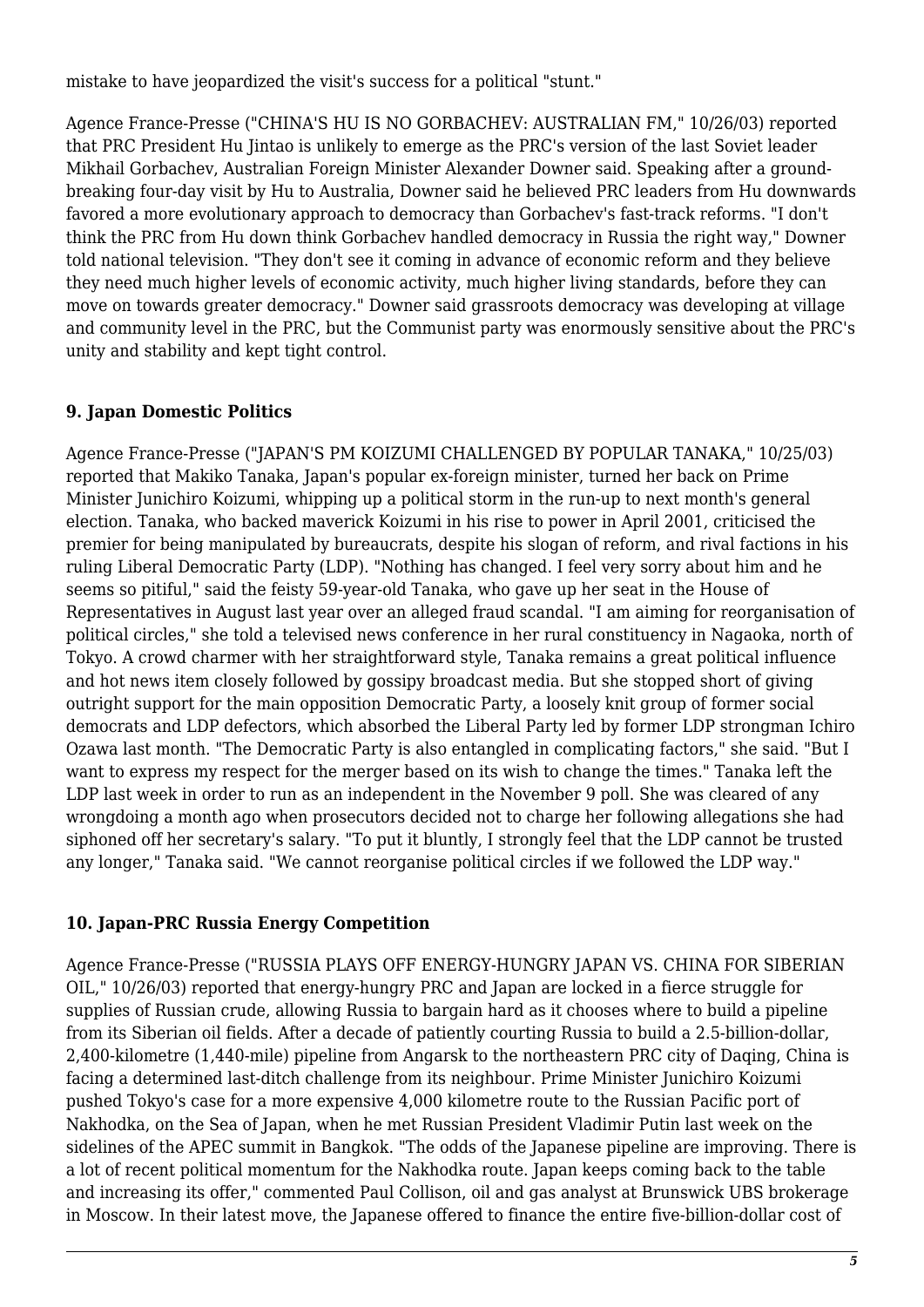constructing the Pacific pipeline and provide another two billion dollars to develop untapped oilfields in eastern Siberia. Keen to reduce its reliance on the volatile Middle East for its oil needs, Japan argues that the Nakodkha route would also be a strategic asset for Russia, allowing it to export to other Asian countries and perhaps the US West Coast. That has struck a chord in Russia, where suspicion of the PRC and its booming export-driven economy remains strong, fanning fears of mass PRC immigration into the resource-rich but sparsely-populated Russian far east. Sergei Grigoriyev, deputy president of state-owned Russian monopoly pipeline operator Transneft, which has lobbied for the Nakhodka pipeline, told AFP: "We can get immediate dividends from choosing the PRC route, but we will be tied to one country and find ourselves at the whims of their policy." From a strictly commercial standpoint, the cheaper and shorter Daqing pipeline would be far more profitable as it needs only to transport 30 million tonnes (600,000 barrels) of oil a year to be economic. The top Russian oil producer Yukos has backed the project. The Angarsk-Nakhodka pipeline, in contrast, would need to carry at least 50 million tonnes to be viable, and this capacity does not exist currently. Yet on a trip to Beijing in September, Russian Prime Minister Mikhail Kasyanov stunned his PRC hosts by announcing that Moscow had decided to postpone an agreement on the PRC route. A final decision is now expected at the end of this year or early 2004.

#### <span id="page-5-0"></span>**11. ROK Anti-US Activism**

Agence France-Presse ("ROK STUDENT ACTIVISTS DETAINED FOR ANTI-US PROTEST," 10/26/03) reported that ROK police said that 15 student activists have been detained for staging an illegal protest against a request from the US to send troops to Iraq. Police said the students erected a tent Saturday night for an anti-US protest on the sidewalk near the US embassy. The students were among 2,000 anti-war activists who marched in downtown Seoul Saturday to protest against the decision to accept the US request. The ROK has yet to decide on the nature, timing and size of the force to be sent. Newspapers said Washington had asked South Korea for 5,000 combat troops. The government decision, which is subject to parliamentary approval, triggered protests from South Koreans who are evenly divided on support for the US-led war. Conservative groups have held pro-US rallies, insisting the troop dispatch would help strengthen the Seoul-Washington alliance which dates back to the 1950-53 Korean War. Anti-war groups have vowed to campaign against President Roh Moo-Hyun, who has proposed holding a national vote of confidence in his leadership in mid-December.

#### <span id="page-5-1"></span>**12. DPRK-PRC Economic Trade**

Agence France-Presse ("CHINA REPORTS RISING TRADE WITH NORTH KOREA," 10/25/03) reported that the PRC's trade with the DPRK rose in the first nine months of the year, as it bought larger quantities of minerals and metals from the desperately poor country, PRC state media said. In the period from January to September, the PRC's imports from the DPRK via the border station of Dandong increased 12.3 percent to 112.2 million dollars, the Xinhua news agency reported. Imports were boosted by larger amounts of minerals and base metals, the agency said. Meanwhile, PRC exports to the DPRK, mainly crude oil, chemical goods and farm products, rose 10.6 percent to 232.3 million dollars, Xinhua said. The figures partly contradict the impression reported by many visitors to the Dandong border station that packed lorries enter the DPRK to the PRC, only to return empty from the impoverished country.

## <span id="page-5-3"></span><span id="page-5-2"></span>**II. Republic of Korea**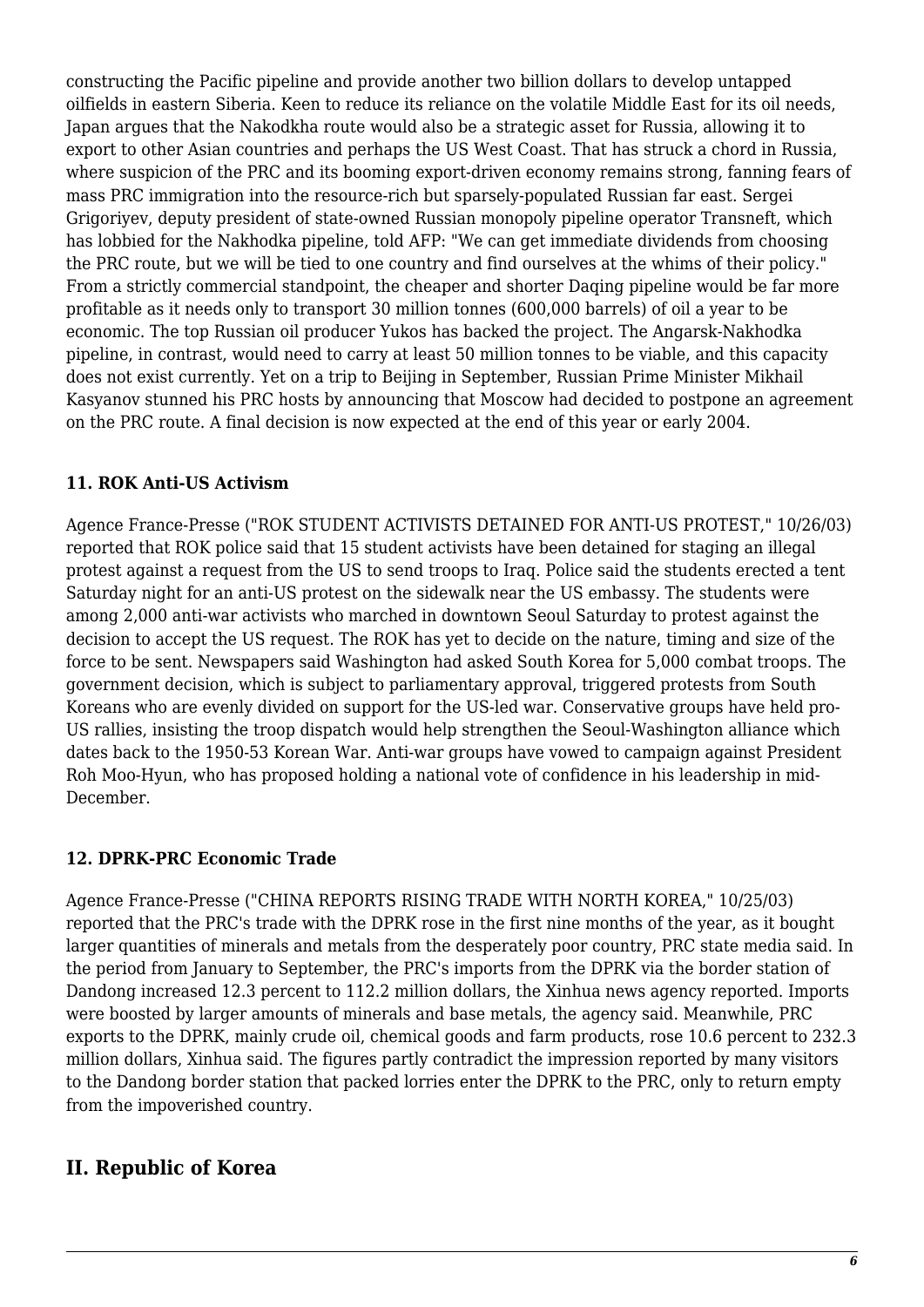#### **1. DPRK Cancels All Remaining DPRK Tours**

Chosun Ilbo (Kim Jong-ho, "NORTH CANCELS REMAINING PYONGYANG TOURS," 10/27/03) reported that DPRK has suspended the tours of Pyongyang for ROK people via direct flights between Seoul and DPRK capital, the Pyeonghwa Air Travel Agency said Monday. The tours had begun Sept. 15. "DPRK requested that we postpone the tours due to tourist safety problems during the winter and the fatigue of the local tour guides," said an official at the agency, which was the local representative for the tours. The 10th tour, scheduled for Nov. 2 is the first to be suspended, he said. Park Se-jin from Pyeonhwa said that the agreement had been made recently between Pyeonghwa President Park Sang-gwon and Asia Pacific Peace Committee Vice-chairman Song Hokyoung. The tours to Pyongyang will be resumed on April 20, Park said. Pyeonghwa had planned on selling the Pyongyang tours to 2,000 persons by the end of the year. However, only nine of 15 tours have been completed, with 1,016 tourists making the trip. Pyeonghwa will be providing refunds for clients who made reservations for the 10th to 15th tours. Those persons will have first priority when reserving for next year's tours.

#### <span id="page-6-0"></span>**2. DPRK-US Relations**

Chosun Ilbo (Joo Yong-jung, "NORTH CHANGES STANCE ON BUSH OFFER," 10/26/03) reported that DPRK is prepared to consider President George W. Bush's offer of security assurances within a multilateral security guarantee in return for dropping its nuclear program, a DPRK Foreign Ministry spokesman said Saturday according to a report by Pyongyang's official news agency. The offer had been made by Bush during the Asia-Pacific Economic Cooperation meeting in Bangkok last Monday. DPRK spokesman said, "We are ready to consider Bush's proposal of written assurances of nonagression, if they are based on the intention to co-exist with DPRK and aimed to play a positive role in actualizing a package solution on the principle of simultaneous actions." The spokesman hinted that Washington and Pyongyang were negotiating on security guarantees. "We have already informed our stance to U.S. through our contact point in New York, and are confirming the true intentions of U.S.," he said, adding that Washington had stressed the importance of the New York channel and expressed hopes that negotiations would continue. The spokesman said, "It is premature to talk about the six-way talks under the present situation unless the will to accept the principle of simultaneous actions is confirmed." Seoul responded optimistically to DPRK's announcement. "DPRK's reaction is an encouraging step to a peaceful solution and we hope that negotiations among the nations involved will continue," a ROK government official said. He added that Wu Bangguo, chairman of PRC's Standing Committee of the National People's Congress, would also be able to engage in positive negotiations with DPRK when he visits DPRK from Wednesday to Friday. The White House spokesman Jimmy Orr said that officials there were looking at DPRK's message and hoped DPRK would return to the Beijing six-party talks, the Washington Post reported Sunday. The New York Times, quoting a State Department official, reported that Washington had received DPRK's position on considering President Bush's offer of written security guarantees through DPRK diplomats at the Uni ted Nations on Friday. This official said that the Bush administration was still considering DPRK's statement and had yet to come to a conclusion, the New York Times said.

#### <span id="page-6-1"></span>**3. Former DPRK Defector returned to DPRK Re-entered ROK**

Chosun Ilbo (Kang Chol-hwan, "BACKSLIDING DEFECTOR FLEES NORTH 2ND TIME," 10/26/03) reported that A DPRK man who fled to ROK in 1996 then returned to DPRK in 2000 re-entered ROK last week, bringing two sons he had left behind the first time. The man, Nam Su, may face a thorough investigation here because he reportedly gave lectures while in DPRK in which he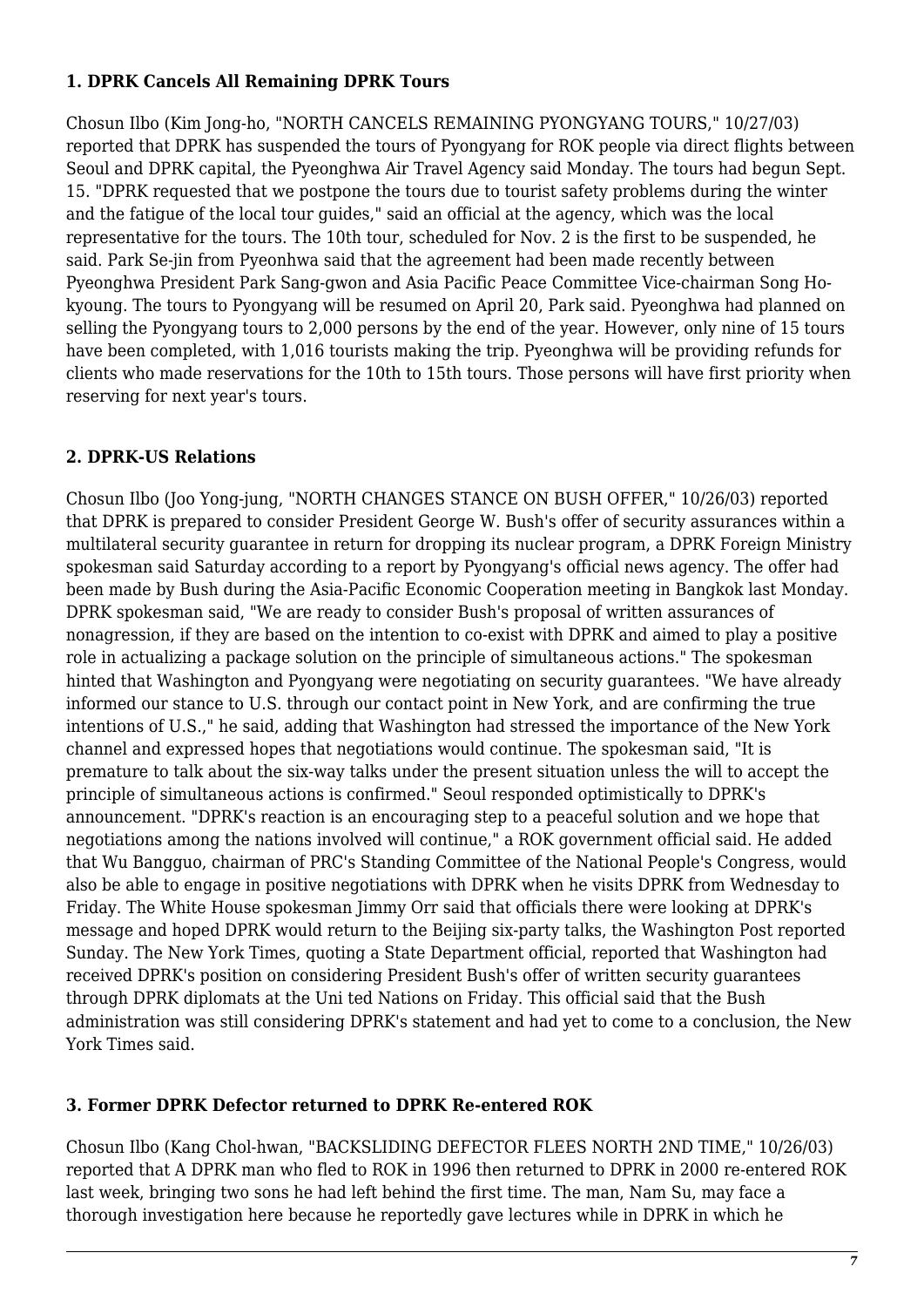denounced ROK society. A government official said Sunday that Nam and his sons entered ROK last Wednesday, and are now being investigated on the details of his escape from ROK. Nam may face legal penalties, the official said, for his "unreasonable behavior" and unauthorized return to DPRK, adding that Nam was allowed to re-enter ROK and had his rights protected because he is still a ROK citizen. Before he fled to ROK in January 1996, Nam worked at an umbrella manufacturing factory in DPRK. In ROK he started a restaurant, but it eventually went bankrupt. In July 2000, Nam left behind the new wife he married in ROK and their infant son and returned to DPRK. Before leaving he reportedly complained aboutROK society and showed a yearning to return to DPRK. Even though his restaurant got funding from ROK government, he couldn't keep up with debt payments after his business went down, fellow DPRK refugees said. During his stay in DPRK, Nam reportedly gave public lectures in which he praised DPRK society and said he had been fooled by ROK. He was pardoned by DPRK leader Kim Jong Il in an official letter.

#### <span id="page-7-0"></span>**4. ROK Regards DPRK's Reactions as A Nod on U.S. Proposal**

Joongang Ilbo (Ser Myo-ja, "SEOUL HOPEFUL AS NORTH GIVES BUSH PLAN A NOD," 10/26/03) reported that Roh administration officials reacted yesterday with muted optimism to a statement from DPRK, saying it was prepared to consider a U.S. proposal of written multilateral security assurances in the ongoing international negotiations to resolve the nuclear arms crisis on the Korean Peninsula. Back from a conference in Spain on rebuilding Iraq, ROK's Foreign Minister Yoon Youngkwan said yesterday that "it is promising that DPRK did not persist in a bilateral non-aggression treaty with U.S. this time." Coming days after a meeting between President Roh Moo-hyun and U.S. President George W. Bush in Bangkok, where Mr. Bush extended the offer of a security guarantee to DPRK, DPRK's Foreign Affairs Ministry provided the country's first official response to the U.S. offer. The statement, which was broadcast by the Korean Central News Agency, said: "We are ready to consider Bush's remarks on the written assurances of non-aggression' if they are based on the intention to co-exist with the DPRK and aimed to play a positive role in realizing the proposal for a package solution on the principle of simultaneous actions." DPRK stands for DPRK's official name, the Democratic People's Republic of Korea. Conspicuously missing in DPRK's statement was the long-time demand for a bilateral non-aggression treaty with U.S.. The statement was an about-face for Pyongyang, which last week rejected U.S. offer, calling it "not worth considering" and "laughable". Whether DPRK will now agree to a new round of talks is uncertain. In its statement Saturday, Pyongyang said "it is premature to talk about the six-way talks under the present situation." Mr. Yoon said he hoped the six-way talks would begin soon, but said the Bush administration had not yet finalized its proposal. Another top official in Seoul was more optimistic. The tone of Pyongyang's dismissal of the talks was not strong enough to be viewed as a rejection, the official said. In its statement, DPRK said its diplomats had informed U.S. of its response to Mr. Bush's offer through channels in New York and were trying to learn more about U.S. intentions. At the initial round of six-party talks among DPRK, ROK, PRC, Japan, Russia and U.S. in Beijing in August, DPRK presented a four-step proposal, which it and U.S. would take simultaneously to bring an eventual end to the nuclear weapons programs at the core of the current crisis. Mr. Yoon said yesterday that "there is a possibility of a compromise between Washington and Pyeongyang on how to act simultaneously."

#### <span id="page-7-1"></span>**5. Former Secretary of DPRK's Ruling Worker's Party US Visit**

Donga Ilbo (Park Hui Jae , "HWANG JANG-YOP VISITS THE U.S. UNTIL NOVEMBER 4," 10/27/03) reported that Hwang Jang-yop (78), the former Secretary of DPRK's ruling Worker's Party, took off to visit U.S. on October 27. After reserving for first-class by the name of K, an official of the Ministry of Foreign Affairs, Hwang was said to have departed with seven people, including his adopted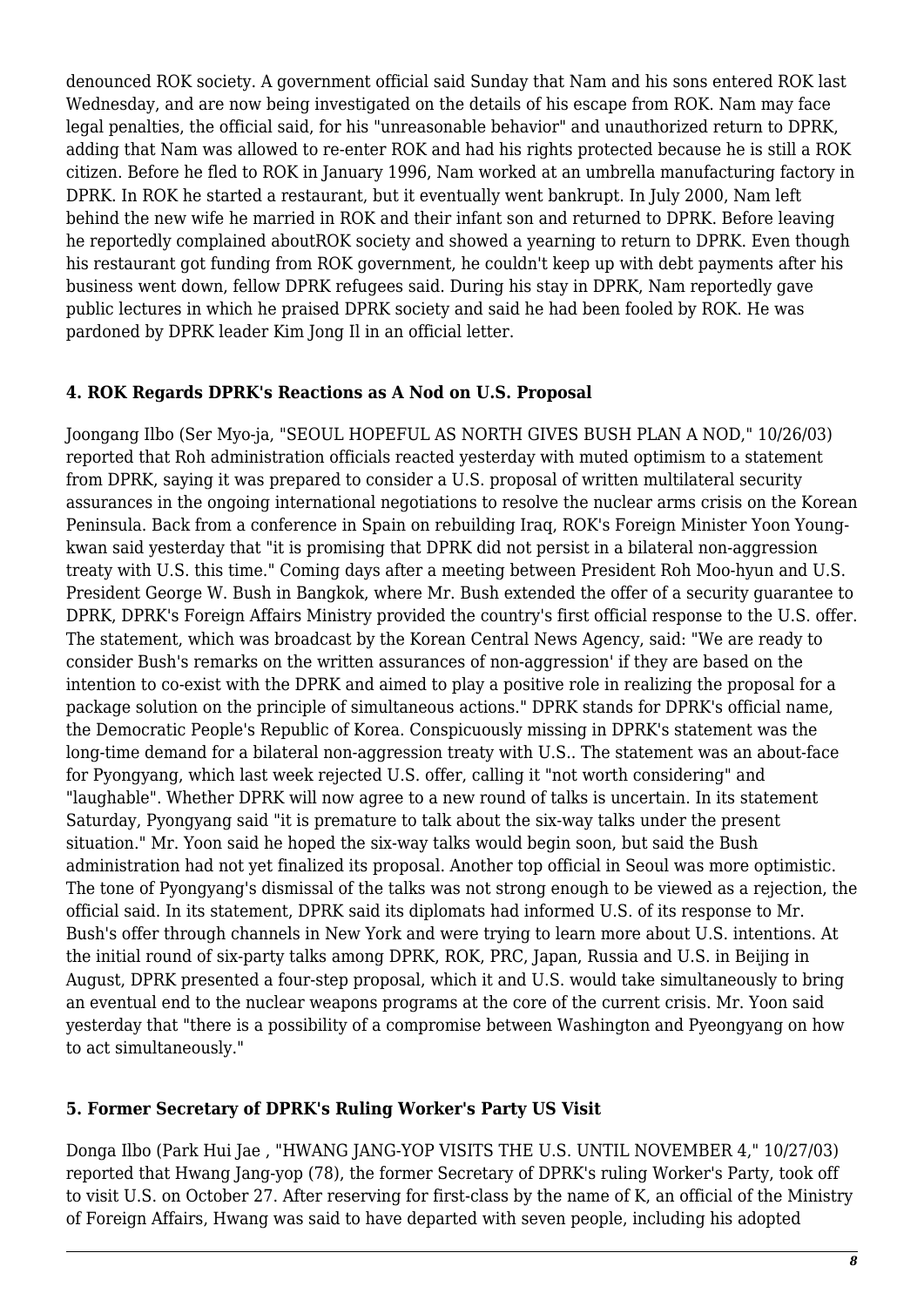daughter and officials of the Ministry of Foreign Affairs and security guards. Hwang arrived at Incheon Airport with his company, Yoon Dae-il and Kim Sung-min, who also defected from DPRK, at 7 a.m. on the same day and stayed at the first-class lounge of Korean Air for about three hours. After that, Hwang stepped on board at 10:15 a.m. - 15 minutes earlier than the deadline. The police kept Hwang's departure procedure a secret because there were clues that the students of Korea Federation of University Student Councils, or Hanchongryun, would form a "do-or-die group to block Hwang's visit to U.S." and protest at the airport. The students say Hwang is going to stay in New York and Washington until November 4 and take part in the regular forums held by the inviter, the Defense Forum, at the outhouse of the House of Commons. Furthermore, he will have meetings with high-level officials including John Bolton, U.S. Under Secretary of State for Arms Control and International Security, and James Kelly, U.S. Assistant Secretary of State for East Asian and Pacific Affairs, during his visit. Although Hwang has tried to visit U.S. numerous of times since 2001, he has been putting it off because ROK government has not allowed it. Hwang defected to ROK in 1997. He will come home on November 5 by Korean Air.

#### <span id="page-8-0"></span>**6. Six-Way Talks Are Likely to Begin Soon**

Donga Ilbo (Kim Young-Sik, "SIX-WAY TALKS LIKELY TO BEGIN SOON," 10/26/03) reported that DPRK expressed on October 25 that it is willing to consider the "multilateral security assurance" plan proposed by U.S. President George W. Bush during ROK - U.S. summit on October 20 last week. Replying to the inquiry from DPRK Central News Agency (KCNA), DPRK Foreign Affairs Ministry spokesman said, "President Bush recently suggested us (DPRK) a written assurance (guaranty) of non-aggression during the APEC summit in Thailand and asked for reopening the six-way talks." He added, "We are willing to take President Bush's remark into consideration if it is on the basis of a coexisting strategy and seeks for a positive influence to realize an overall settlement based on the principle of simultaneous action." "Our position begins from a prospect that DPRK and U.S. will be able to solidify the trust and the base of coexistence through solving the problems one by one under the rule of simultaneous actions," the spokesman continued, adding, "DPRK has already delivered the message to a contact in New York and is currently in the middle, trying to confirm U.S. true intention." However, drawing the line of mentioning the six-way talks, he said, "It is too early to talk about the summit for the time being because U.S.' intention to accept the principle of i(r)simultaneous action' has not been verified yet." "It is very encouraging for the peaceful solution for DPRK's nuclear problem in the future, since DPRK announced its stance after ROK - U.S. summit," said a government official regarding DPRK's statement. "ROK's government will work closely with the involved nations in view of an early re-opening of the second round of six-way talks and concrete progress."

#### <span id="page-8-1"></span>**7. DPRK's Point Man for DPRK-ROK Affairs died of Traffic Accident**

Donga Ilbo (Kim Young-Sik, Kim Jeong-Hun, "DEATH OF KIM YONG SOON, NORTH KOREA'S POINT MAN FOR INTER-KOREAN AFFAIRS," 10/27/03) reported that DPRK Central News Agency reported Kim Yong-sun, DPRK's point man for inter-Korean affairs in DPRK's Workers Party, died October 26. The Workers Party Central Committee and the Standing Committee of the Supreme People's Assembly issued through the obituary, "Kim has been in the hospital since he had the traffic accident last June 16 and has passed away at the age of 69." Through the report of his death, DPRK Central News Agency said, "Kim has devoted himself to open new relations between DPRK and ROK under the flag of the historic June 15 inter-Korean summit meeting. His achievements will remain in front of the party, the revolution and the country forever." Kim was born in Pyungwon of South Pyungan Province and has served as a member of the Supreme People's Assembly, DPRK parliament, chairman of DPRK Asian-Pacific Peace Committee and was also the vice president of the National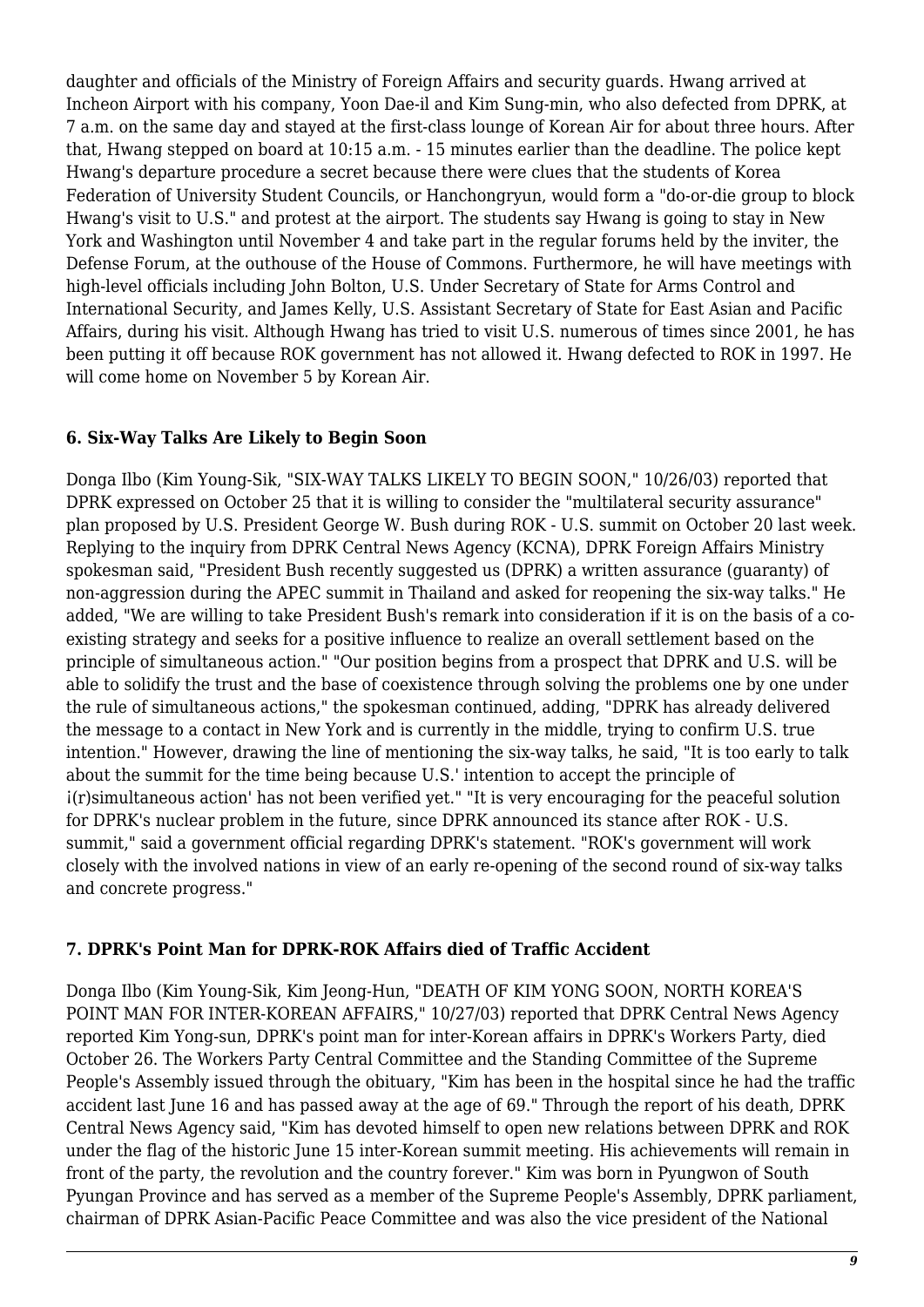Peaceful Unification Committee. Meanwhile, presidential National Security Adviser, Ra Jong-yil said, "I think we should express our condolences considering Kim's role in inter-Korean relations." Ra announced the government was considering expressing its condolences, saying "It is natural to convey such a message if one of our neighbors dies."

#### <span id="page-9-0"></span>**8. DPRK Fired Short-Range Missile Again**

Donga Ilbo (Cho Hun-Joo, "NORTH KOREA FIRED SHORT-RANGE OPERATIONAL MISSILE AGAIN ON OCTOBER 25," 10/26/03) reported that Asahi, quoting well-informed Japanese governmental sources, reported that DPRK fired a short-range operational missile towards the East Sea around 3:00 p.m. on October 25. Japanese officials expressed that even though DPRK fired the third operational missile in a week (with missile firings on October 20 and 21), it is only standard military training and does not threaten a neighboring country's national security because the missile range is only 100 km. However, some of the Japanese press showed their interest over DPRK's continuous missile launching even though U.S. has repeatedly expressed its opinion that it will document DPRK's security guarantee.

## <span id="page-9-1"></span>**III. People's Republic of China**

#### <span id="page-9-2"></span>**1. DPRK-US Relations on Nuke Issue**

People's Daily (Ji Xinlong, "NOTHING NEW IN US OFFER," Pyongyang, 10/24/03, P3) reported that there is nothing new in the US offer of security guarantees and the DPRK will not join talks aimed at resolving the nuclear issue unless US shows willingness to abandon its hostile policy toward Pyongyang, an official DPRK newspaper said on October 23. It would be a welcome development if the US changes its policy toward the DPRK and prepares a "new plan" for the next round of talks, the commentary said. But unfortunately, despite its security guarantee offer, Washington still refuses to sign a non-aggression treaty with the DPRK and instead demands the DPRK abandon its nuclear program first, it said in the report.

People's Daily (Ji Xinlong, "BUSH'S SECURITY OFFER NOT WORTH CONSIDERATION: DPRK," Pyongyang, 10/23/03, P3) reported that the DPRK said late on October 21 that an offer by US President George W. Bush to provide multilateral security guarantees in exchange for Pyongyang ending its nuclear program was not worth considering. The commentary reaffirmed the DPRK's demand that the US drop its hostile policy towards the DPRK and the two countries sign a bilateral non-aggression treaty as the only peaceful way out of the nuclear crisis. "The reason that the United States is bragging about this security guarantee within a multilateral framework is that it is aiming to mislead the fair world opinion that calls on the United States to shift away from its hostile policy toward the DPRK and to sign a non-aggression treaty," it said according to the report.

People's Daily (Qi Zijian and Huang Heng, "US STICKS NOT TO SIGN TREATY WITH DPRK," Bankok, 10/20/03, P3) reported that US President George W. Bush said on October 19 that US will not sign a non-aggression treaty with DPRK. But US has no intention of invading the DPRK, he stressed in the report.

#### <span id="page-9-3"></span>**2. PRC-DPRK Relations**

China Daily (Jiang Zhuqing, "SPOKESMAN: TOP LEGISLATOR TO VISIT DPRK NEXT WEEK," 10/24/03, P1) reported that PRC's top legislator Wu Bangguo will head a State delegation to pay an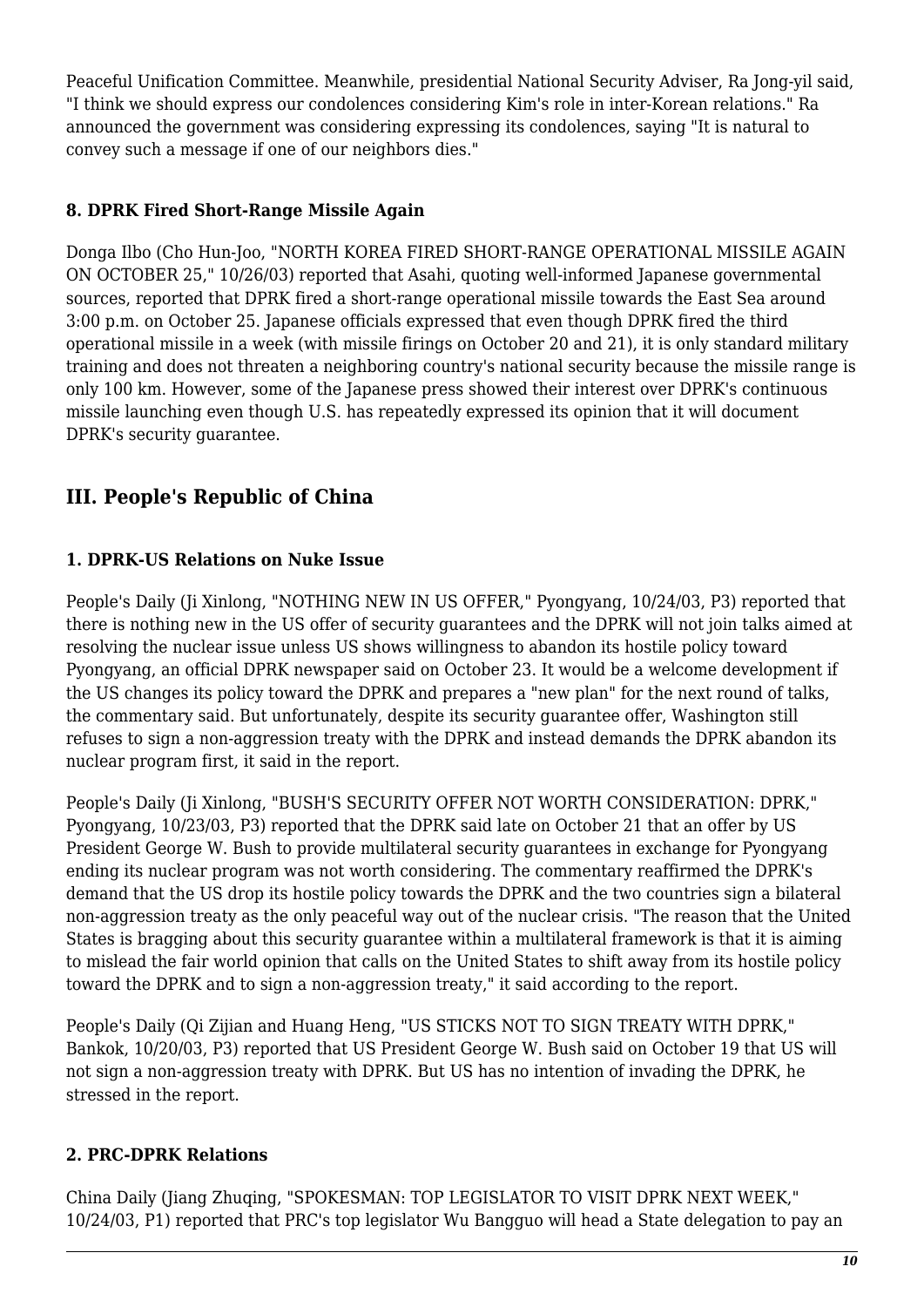official goodwill visit to the DPRK and hold talks on "important issues" from Wednesday until Friday next week. Releasing details about the trip yesterday, Foreign Ministry spokeswoman Zhang Qiyue said: "Being friendly neighbors, China and the DPRK have a tradition of high-level exchanges between the state leaders." During the visit, the two sides will have an in-depth exchange of views on bilateral issues, regional and international matters and other issues of common interest, Zhang said.

#### <span id="page-10-0"></span>**3. PRC-Japan Relations**

China Daily ("TREATY OF FRIENDSHIP CELEBRATED," 10/24/03, P1) reported that Premier Wen Jiabao and Japanese Prime Minister Junichiro Koizumi marked the 25th anniversary of the signing of the Sino-Japanese treaty of peace and friendship with congratulatory messages on October 22. In his telegram to Koizumi, Wen said the 1978 treaty signed by the older generation of Chinese and Japanese leaders provides a solid political basis for bilateral relations. He said Sino-Japanese ties are now going through an important stage of development and the two countries shoulder great responsibility for maintaining peace and promoting development. Koizumi said ties between the two countries have continued to develop in various fields since relations were normalized in 1972 and the treaty was signed in 1978. Japan is ready to work with PRC to co-operate more in regional and world affairs and develop a future-oriented relationship, he said.

#### <span id="page-10-1"></span>**4. PRC-US Relations**

China Daily ("GOODWILL VISIT," Beijing, 10/25-26/03, P2) reported that Chinese Minister of National Defense Cao Gangchuan left Beijing on October 24 for an official goodwill visit to the US. Cao was invited by the US Secretary of Defense Donald Rumsfeld. During his visit, Cao will meet US governmental and military leaders, exchange views on international and regional security and other issues of common concern.

China Daily (Jiang Zhuqing, "SIX-PARTY TALKS URGED TO GO ON," 10/22/03, P2) reported that PRC hopes the momentum of the six-party talks focusing on the Korean nuclear issue can continue by all groups involved adopting flexible attitudes, a Foreign Ministry spokeswoman said on October 21. Zhang Qiyue said Chinese President Hu Jintao and US President George W. Bush discussed the matter during their meeting on Sunday in Bangkok, Thailand. A very important point in the process of dealing with the issue is to solve the security concerns of the DPRK, she stressed. Both leaders emphasized that the six-party talks are an important step towards a peaceful solution, and all groups involved should continue with their efforts, she said. During their meeting, Hu told Bush that Sino-US relations have maintained strong development growth, the spokeswoman said. On the Taiwan question, Zhang said the US had reiterated its commitment to the three Sino-US joint communiques and not to support "Taiwan's Independence." Bush also reaffirmed this stance earlier this week, she added.

#### <span id="page-10-2"></span>**5. US President on APEC**

China Daily ("BUSH FORCES WAR ON TERRORISM ON APEC," Bankok, 10/21/03, P1) reported that US President George W. Bush forced the war on terror to the heart of a Pacific Rim summit on October 20, despite the resentment of some Asian nations which want it to stick to freeing trade. A Thai Government spokesman said the leaders did not discuss anti-terror measures at the first session of the Asia-Pacific Economic Co-operation (APEC) forum summit but said it was "very much relevant." More talks will be held today and Bush, seeking practical as well as diplomatic support for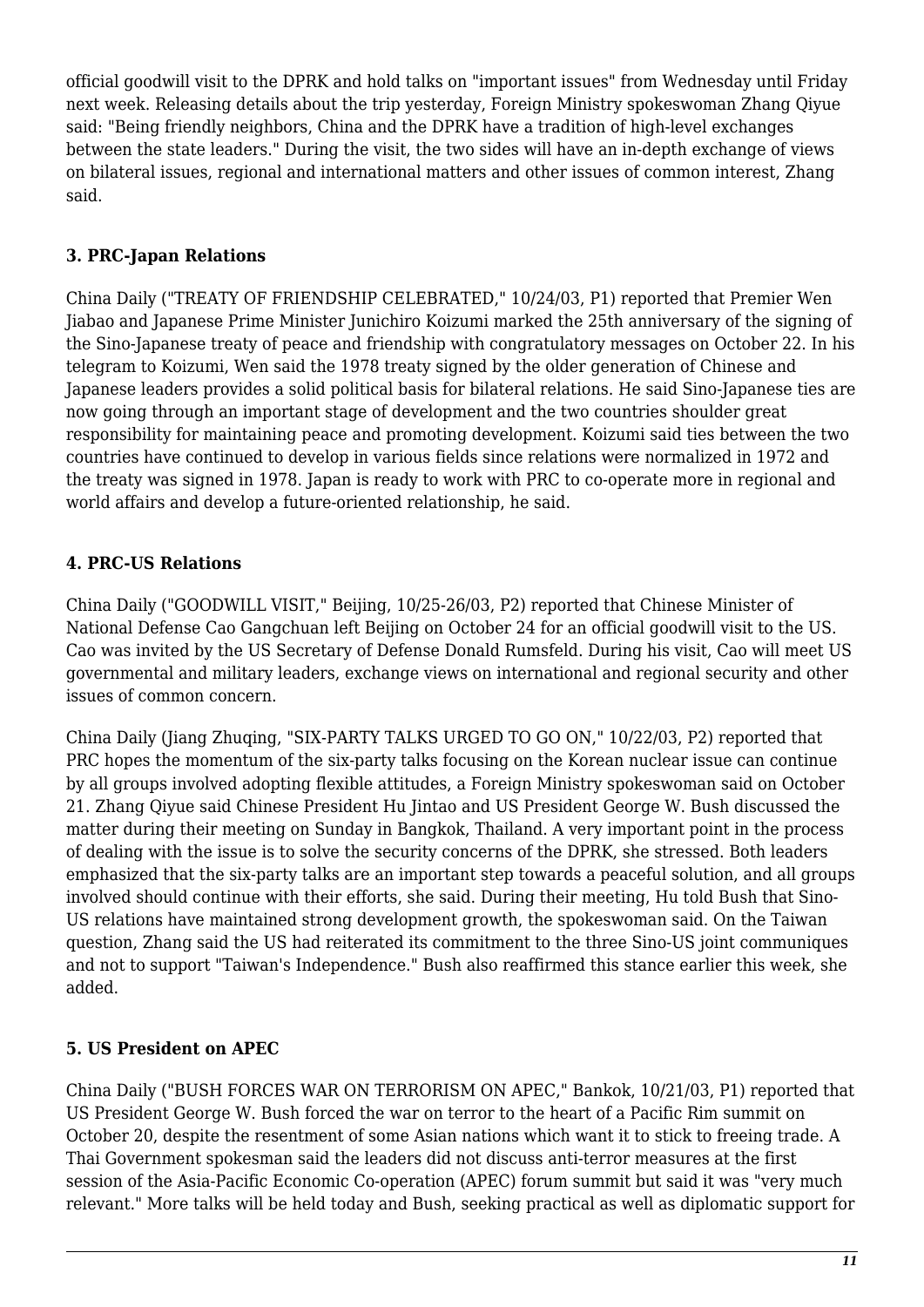his campaign against terror, made it the centerpiece of a statement drafted for issue at the end of the two-day meeting. The draft calls for the elimination of weapons of mass destruction, a clear reference to the nuclear ambitions of the DPRK, which was another major focus of Bush's talks in Bangkok. The draft APEC declaration calls for increased security co-ordination, tighter controls at ports and a campaign to stop militants moving money around the world.

#### <span id="page-11-0"></span>**6. PRC President Press Conference after APEC**

China Daily (Meng Yan, "PRESIDENT HU MEETS THE PRESS AFTER APEC," 10/22/03, P1) reported that the two sides of the Taiwan Straits should engage in dialogue on the basis of the one-China principle, President Hu Jintao yesterday told Lee Yuan-tseh, Taiwan's delegate to the 11th APEC meeting. Hu made these remarks at his press conference held after the conclusion of the APEC meeting. It is the first time that Hu has been present at APEC meetings. Hu also answered questions on PRC's political reform prospects, the nuclear crisis on the Korean Peninsula, Sino-Japanese relations and the RMB exchange rate. When asked what was the most difficult problem he had faced since becoming president in March, Hu said SARS topped the list. He said the country needs to strengthen healthcare in particular and improve its contingency planning mechanisms. Turning to the nuclear crisis on the Korean Peninsula, Hu said the way to address the security concerns of the DPRK can be explored by all parties through talks. He hopes a formula will emerge that is acceptable to all parties, especially to the main players. On the issue of the RMB, Hu said PRC is studying how to gradually make the RMB freely convertible under the capital account and to effectively ward off risk, according to the report.

#### <span id="page-11-1"></span>**7. Russia-Ukraine Relations**

China Daily ("TALKS ON DAM BEING HELD BY UKRAINE AND RUSSIA," Moscow, 10/25-26/03, P8) reported that Russia and ex-Soviet neighbor Ukraine worked on October 24 to defuse a crisis over construction of a Russian dam near Ukrainian waters that Kiev sees as a challenge to its sovereignty. The dispute is the worst between the two states in a decade and has aroused nationalist passions in both Kiev and Moscow. Ukrainian Prime Minister Viktor Yanukovich flew to Moscow for talks with Russian counterpart Mikhail Kasyanov, saying he was confident that a dispute centering on the island of Tuzla could be settled. Kasyanov said he was "disappointed" by events. Ukraine says Tuzla is an island within its territory, based on decisions made when it and Russia were both republics of the Soviet Union. Krasnodar officials say Tuzla used to be a spit joined to Russia and the dam is to protect coastal communities. Krasnodar officials said on Thursday work would stop for two to five days for talks on the border dispute, starting with the meetings between Yanukovich and Kasyanov. Back in Ukraine, the dam and nationalistic statements from Krasnodar's governor have prompted anger at what is perceived as Russian arrogance, and calls from some for a re-alignment with the West. Ukraine's President Leonid Kuchma, who cut short a Latin American tour to oversee the crisis, flew to Tuzla on Thursday to view the dam after an overnight telephone talk with Russian President Vladimir Putin. Ukrainian politicians say a bridge between mainland Russia and Tuzla would undermine Kiev's authority over its part of the region's waters.

The NAPSNet Daily Report aims to serve as a forum for dialogue and exchange among peace and security specialists. Conventions for readers and a list of acronyms and abbreviations are available to all recipients. For descriptions of the world wide web sites used to gather information for this report, or for more information on web sites with related information, see the collection of [other](http://nautilus.org/kiosk/weblinks.html) [NAPSNet resources.](http://nautilus.org/kiosk/weblinks.html)

We invite you to reply to today's report, and we welcome commentary or papers for distribution to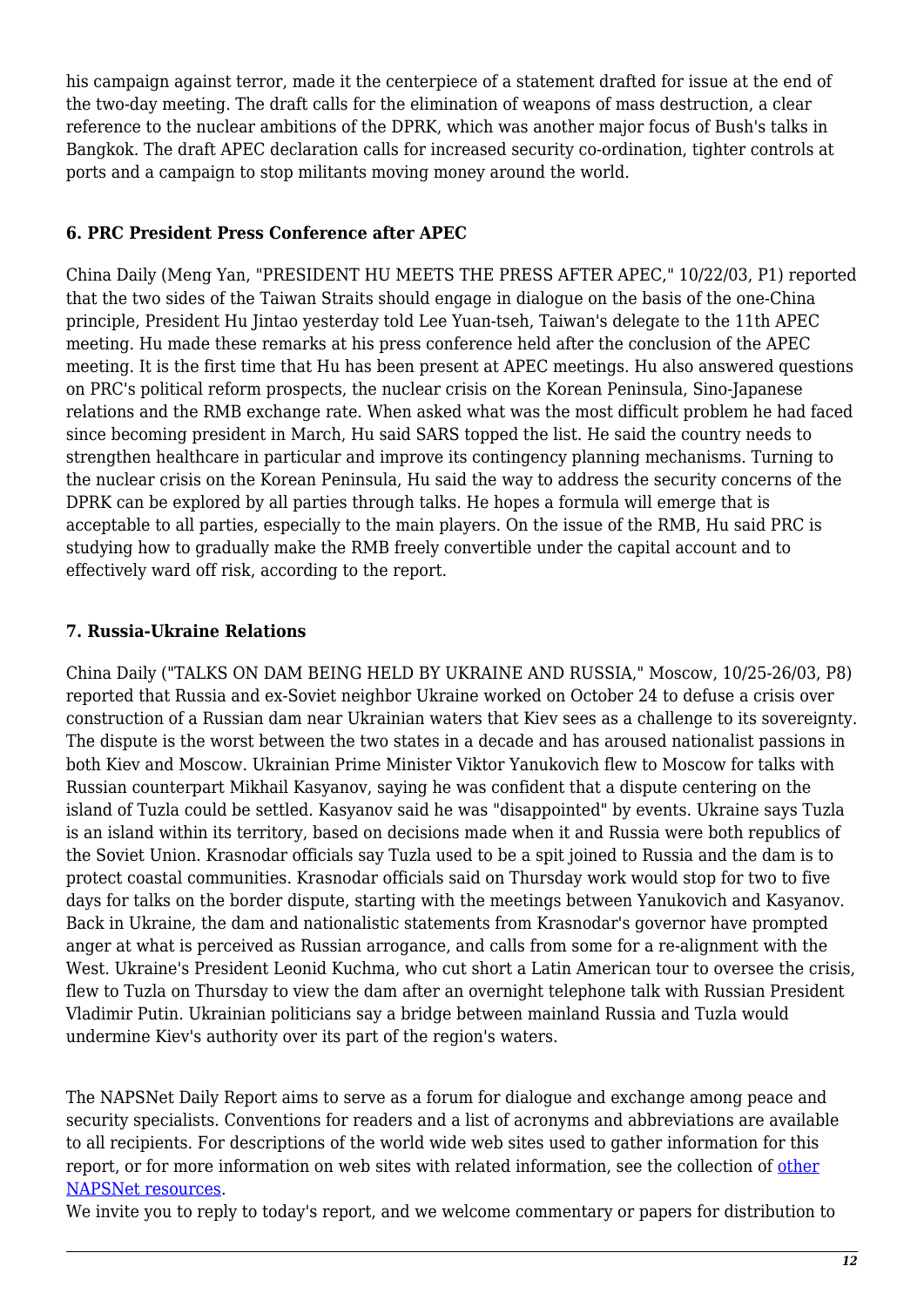the network.

Produced by [the Nautilus Institute for Security and Sustainable Development](http://nautilus.org/admin/about.html) in partnership with:

Ilmin Internationl Relations Institute [BK21 The Education and Research Corps for East Asian Studies](http://web.korea.ac.kr/~politics/index.html) Department of Political Science, [Korea University,](http://www.korea.ac.kr/) Seoul, Republic of Korea

Center for American Studies, [Fudan University](http://www.fudan.edu.cn/English/nsindex.html), Shanghai, People's Republic of China

International Peace Research Institute (PRIME), [Meiji Gakuin University,](http://www.meijigakuin.ac.jp) Tokyo, Japan

[Monash Asia Institute,](http://www.adm.monash.edu.au) [Monash University](http://www.monash.edu.au/), Clayton, Australia

Brandon Yu: [napsnet@nautilus.org](mailto:napsnet@nautilus.org) Berkeley, California, United States

Timothy L. Savage: [napsnet@nautilus.org](mailto:napsnet@nautilus.org) Berkeley, California, United States

Kim Young-soo: [yskim328@hotmail.com](mailto:yskim328@hotmail.com) Seoul, Republic of Korea

Hibiki Yamaguchi: [hibikiy84@hotmail.com](mailto:hibikiy@dh.mbn.or.jp) Tokyo, Japan

Saiko Iwata: [saiko@akira.ne.jp](mailto:rumiko-seya@geocities.co.jp) Tokyo, Japan

Hiroya Takagi: [hiroya\\_takagi@hotmail.com](mailto:hiroya_takagi@hotmail.com) Tokyo, Japan

Peter Razvin: [icipu@online.ru](mailto:icipu@online.ru) Moscow, Russian Federation

Wu Chunsi: [cswu@fudan.ac.cn](mailto:cswu@fudan.ac.cn) Shanghai, People's Republic of China

Dingli Shen: [dlshen@fudan.ac.cn](mailto:dlshen@fudan.ac.cn) Shanghai, People's Republic of China

John McKay: [John.McKay@adm.monash.edu.au](mailto:John.McKay@adm.monash.edu.au) Clayton, Australia

View this online at: https://nautilus.org/napsnet/napsnet-daily-report/napsnet-daily-repot-27-october-2003/